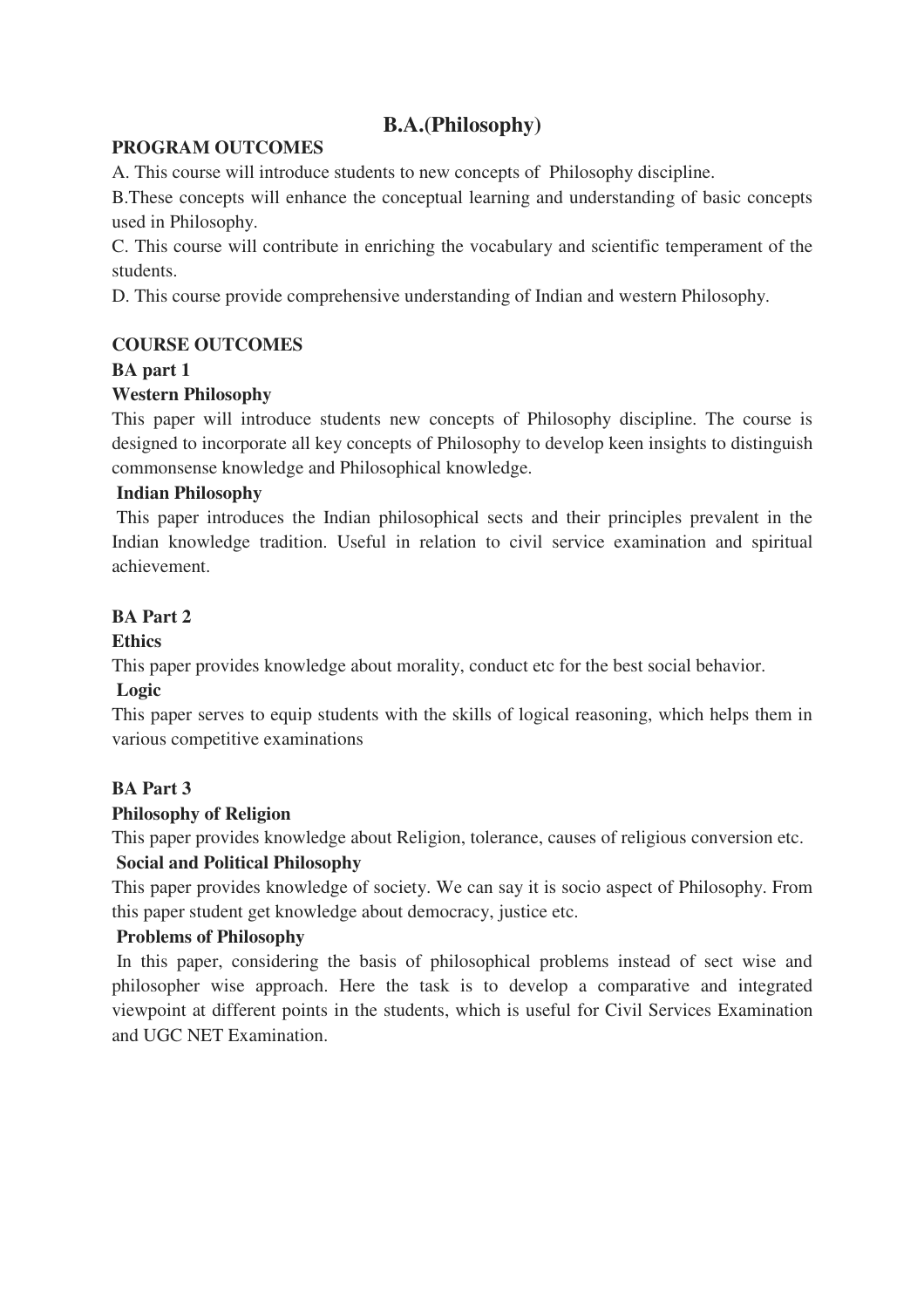# **M.A. (Philosophy)**

## **Program outcomes**

A. This course will introduce students to finer concepts of Philosophy discipline.

B. These courses will further enhance the conceptual learning and understanding of the concept in Philosophy.

C. This course will contribute in enriching the vocabulary and scientific temperament of the students and prepare them for further studies and research.

D. This course provides comprehensive understanding of indian and western Philosophy with comparative study.

## **Course outcomes**

## **MA 1st and 2nd semester:**

History of western Philosophy:

In this paper Student get knowledge about great Philosophers of western philosophy like Plato, Aristotle etc.

## **MA 1st and 2nd semester:**

History of Indian Philosophy

This question paper gives specific reference to the principles related to philosophical sects prevalent in Indian knowledge tradition, which is useful for Civil Services Examination and UGC NET Examination

## **MA 1st and 2nd semester:**

Comparative Religions

In this paper we study many religions as Hinduism, muslims, christianity, Judaism and similarities between them.It is very relevant for all of us to know about all religions and understand the common sense of all religions. It will increase ous cultural harmony.It is very important for IAS, PCS,UGC NET examinations.

## **MA 1st and 2nd semester:**

**Ethics** 

.

In this paper we come to know about what is right and what is good?What is duty?We will able to differentiate between duty, right and good. Many western thinkers opinions are on moral values. It is very useful for students who are interested to participate in competitive examinations like IAS,PCS,and other. It is very important for UGC NET.

# **MA 1st and 2nd semester:**

Philosophy of Immanual Kant

Kant was great Philosopher and thinker of western philosophy. He gave comprehensive and critical knowledge about rationalism and empiricism.

## **MA 1st and 2nd semester:**

Philosophy of Shankaracharya

 In this paper, attempt is made to assimilate the Advaita Vedanta sect of Indian philosophy through primary sources and secondary sources related to Acharya Shankar, which is useful for Civil Services Examination and UGC NET Examination.

# **MA 3rd and 4th semester:**

Contemporary western Philosophy